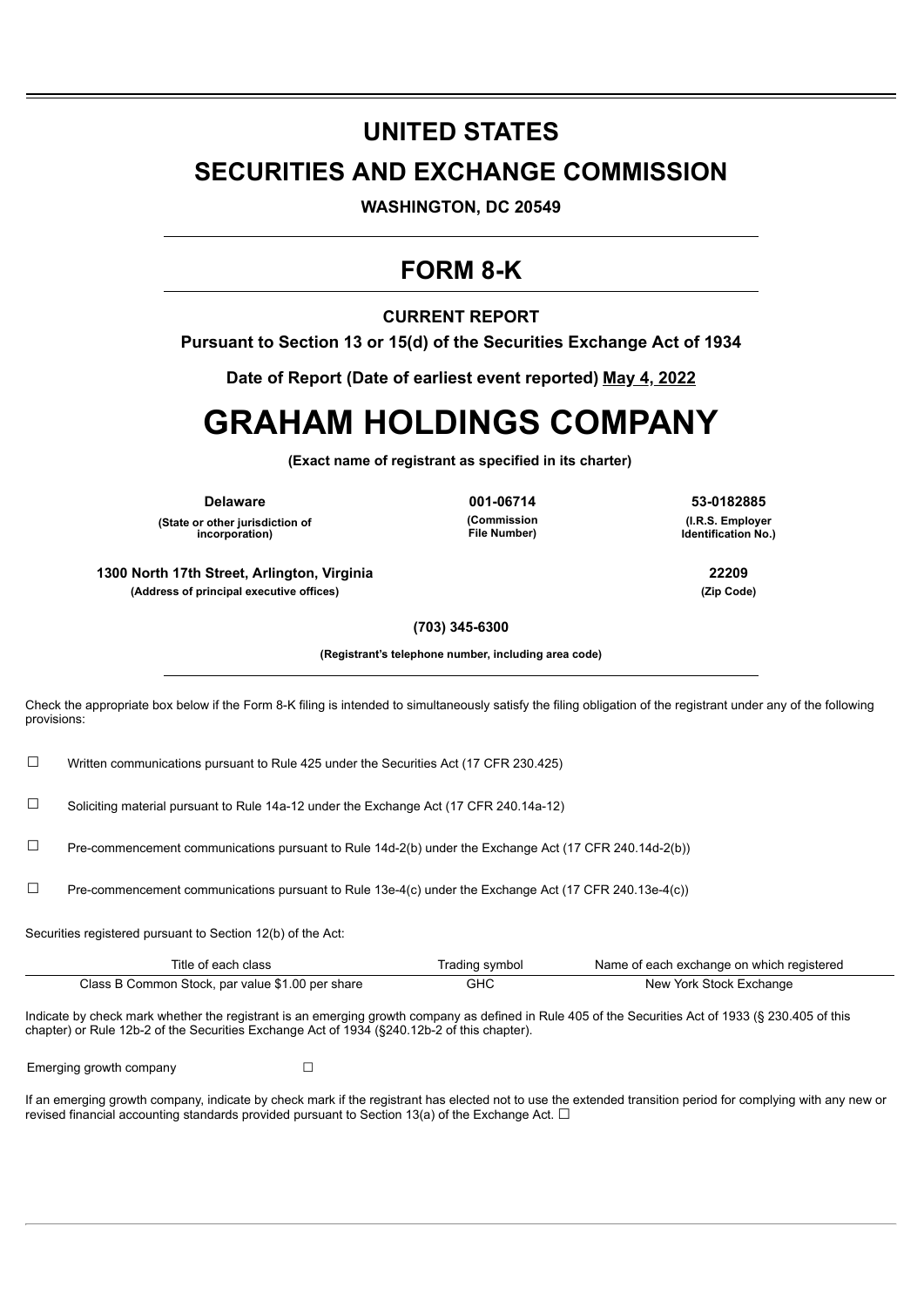## **Item 2.02 Results of Operations and Financial Condition.**

On May 4, 2022, Graham Holdings Company issued a press release announcing the Company's earnings for the first quarter ended March 31, 2022. A copy of this press release is furnished with this report as an exhibit to this Form 8-K.

## **Item 9.01 Financial Statements and Exhibits.**

Exhibit 99.1 Graham Holdings Company Earnings Release Dated May 4, 2022.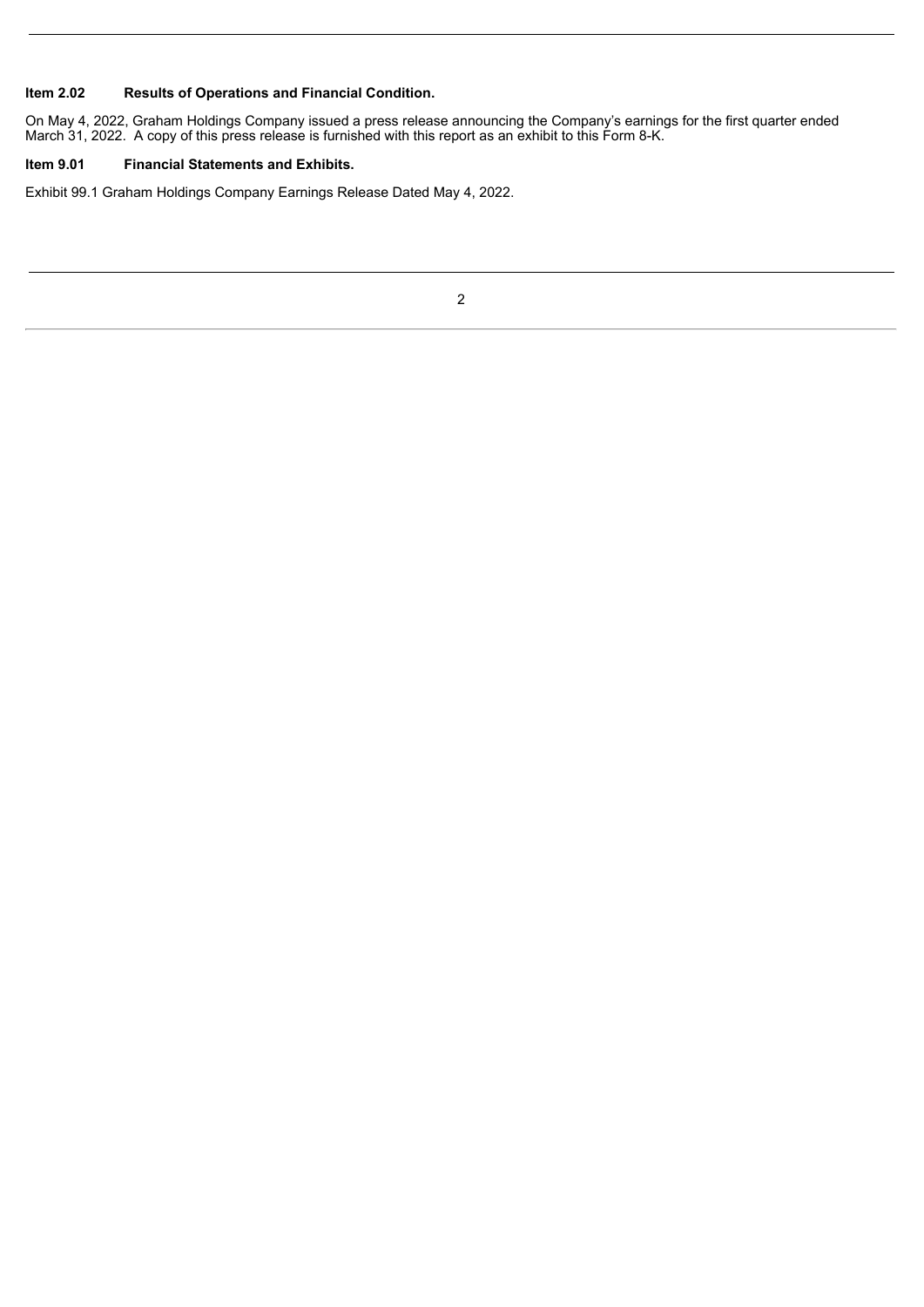## **Exhibit Index**

Exhibit 99.1 Graham Holdings [Company](#page-4-0) Earnings Release dated May 4, 2022.

Exhibit 104 Cover Page Interactive Data File, formatted in Inline XBRL and included as Exhibit 101.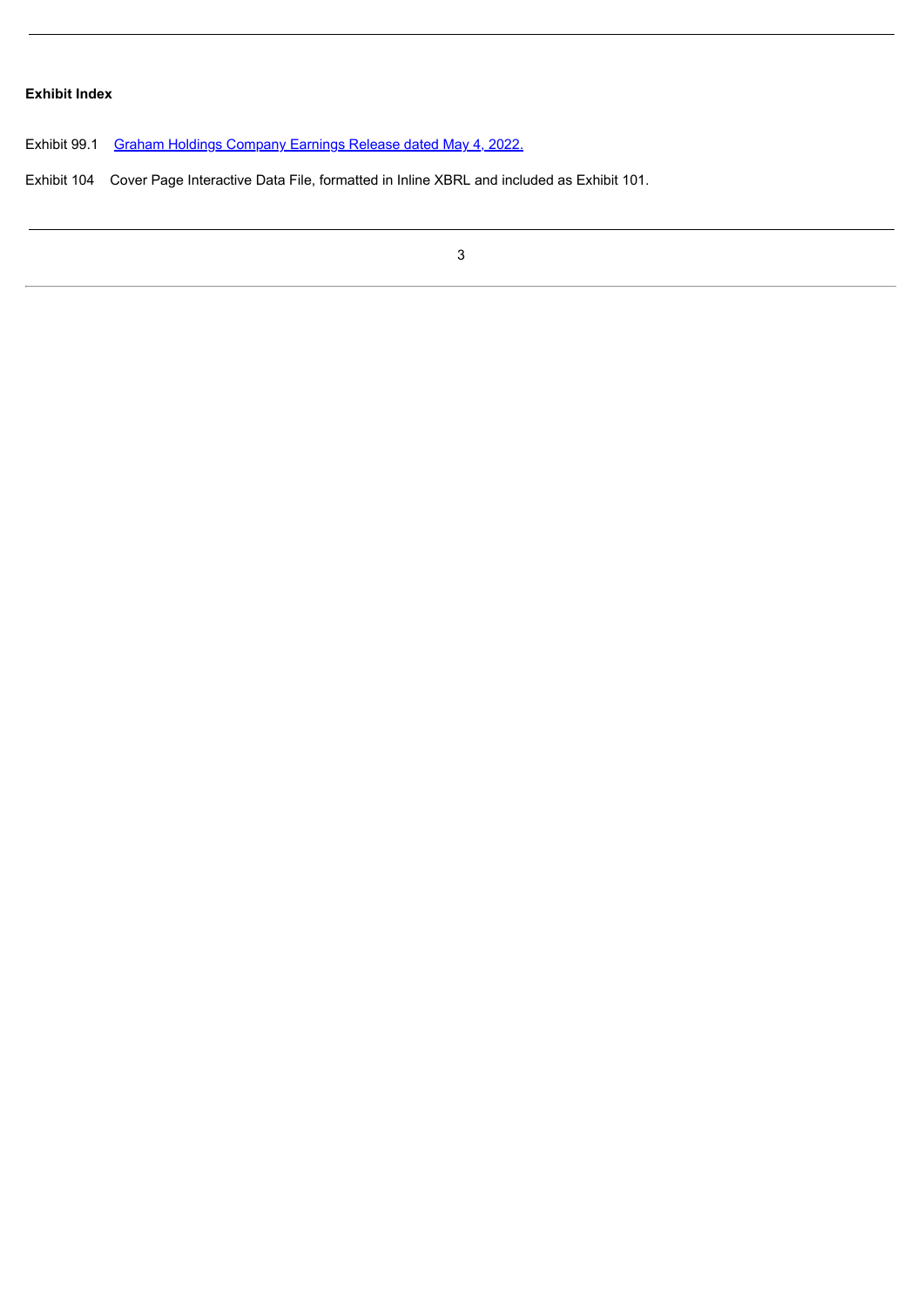## **SIGNATURE**

Pursuant to the requirements of the Securities Exchange Act of 1934, the Registrant has duly caused this report to be signed on its behalf by the undersigned hereunto duly authorized.

Graham Holdings Company

(Registrant)

Date: May 4, 2022 /s/ Wallace R. Cooney

Wallace R. Cooney, Chief Financial Officer (Principal Financial Officer)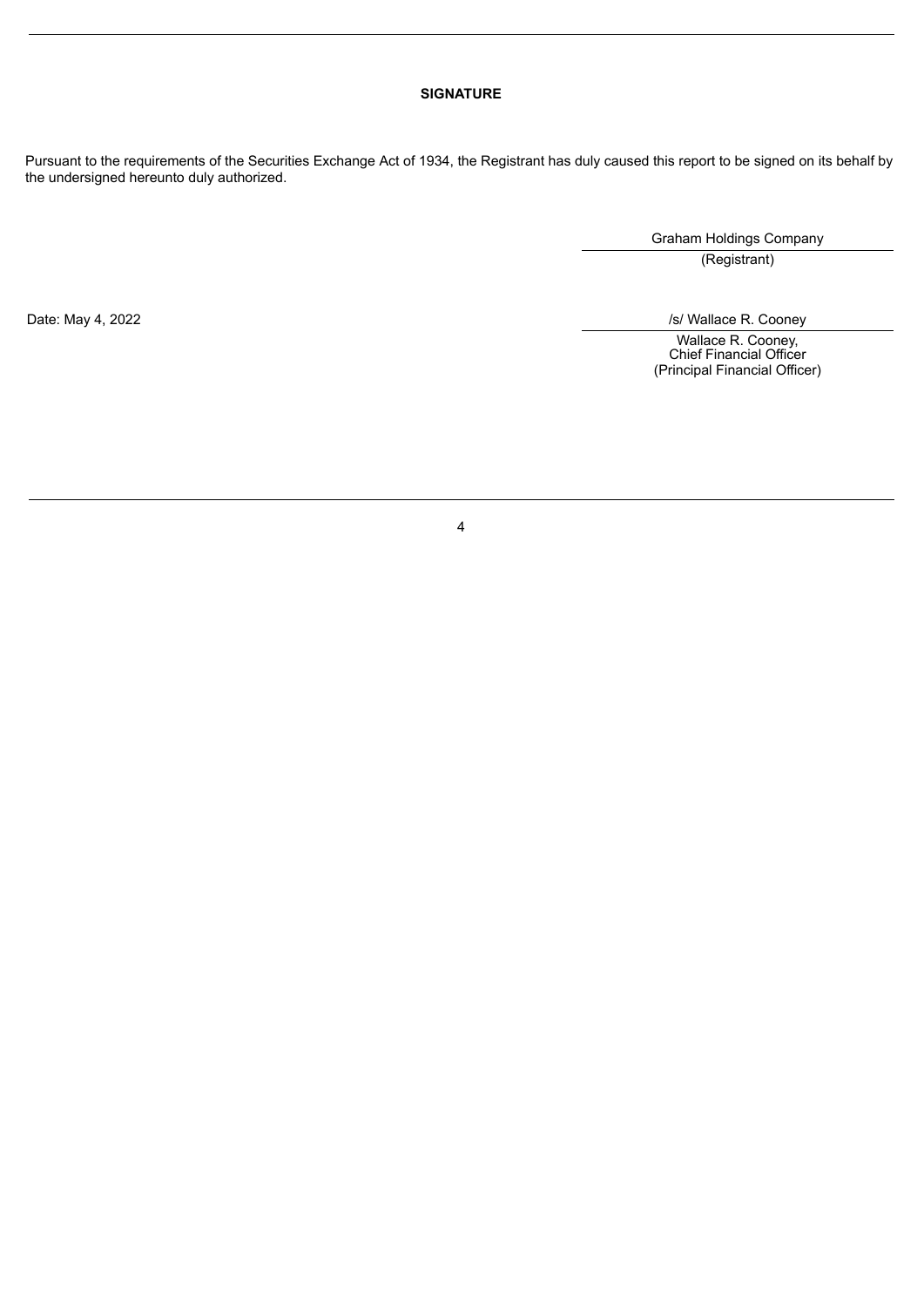<span id="page-4-0"></span>Contact: Contact: Wallace R. Cooney For Immediate Release Contact: Contact: Contact: Contact: Contact: Contact: Contact: Contact: Contact: Contact: Contact: Contact: Contact: Contact: Contact: Contact: Contact: Contact: Co (703) 345-6470 May 4, 2022

### GRAHAM HOLDINGS COMPANY REPORTS FIRST QUARTER EARNINGS

ARLINGTON, VA – Graham Holdings Company (NYSE: GHC) today reported net income attributable to common shares of \$95.6 million (\$19.45 per share) for the first quarter of 2022, compared to \$112.5 million (\$22.44 per share) for the first quarter of 2021.

The results for the first quarter of 2022 and 2021 were also affected by a number of items as described in the following paragraphs. Excluding these items, net income attributable to common shares was \$62.7 million (\$12.76 per share) for the first quarter of 2022, compared to \$46.3 million (\$9.25 per share) for the first quarter of 2021. (Refer to the Non-GAAP Financial Information schedule at the end of this release for additional details.)

Items included in the Company's net income for the first quarter of 2022:

- \$46.9 million in net gains on marketable equity securities (after-tax impact of \$34.7 million, or \$7.05 per share);
- \$0.4 million in net earnings of affiliates whose operations are not managed by the Company (after-tax impact of \$0.3 million, or \$0.05 per share);
- Non-operating gain of \$1.7 million from sales of an equity method and cost method investment (after-tax impact of \$1.3 million, or \$0.26 per share); and
- \$3.4 million in interest expense to adjust the fair value of the mandatorily redeemable noncontrolling interest (after-tax impact of \$3.3 million, or \$0.67 per share).

Items included in the Company's net income for the first quarter of 2021:

- \$79.2 million in net gains on marketable equity securities (after-tax impact of \$57.6 million, or \$11.50 per share);
- \$10.3 million in net earnings of affiliates whose operations are not managed by the Company (after-tax impact of \$7.5 million, or \$1.50 per share);
- a non-operating gain of \$2.7 million from the write-up of a cost method investment (after-tax impact of \$2.0 million, or \$0.40 per share); and
- \$1.1 million in interest expense to adjust the fair value of the mandatorily redeemable noncontrolling interest (\$0.21 per share).

Revenue for the first quarter of 2022 was \$914.7 million, up 28% from \$712.5 million in the first quarter of 2021. Revenues increased at education, television broadcasting, healthcare, automotive and other businesses. The Company reported operating income of \$40.0 million for the first quarter of 2022, compared to \$33.8 million for the first quarter of 2021. Operating results increased at education, television broadcasting, manufacturing and automotive, offset by declines at healthcare and other businesses.

The COVID-19 pandemic and measures taken to prevent its spread significantly impacted the Company's results for 2021 and, to a lesser extent, the first quarter of 2022, largely from reduced demand for the Company's products and services. The Company cannot predict the severity or duration of the pandemic, the extent to which demand for the Company's products and services will be adversely affected or the degree to which financial and operating results will be negatively impacted.

-more-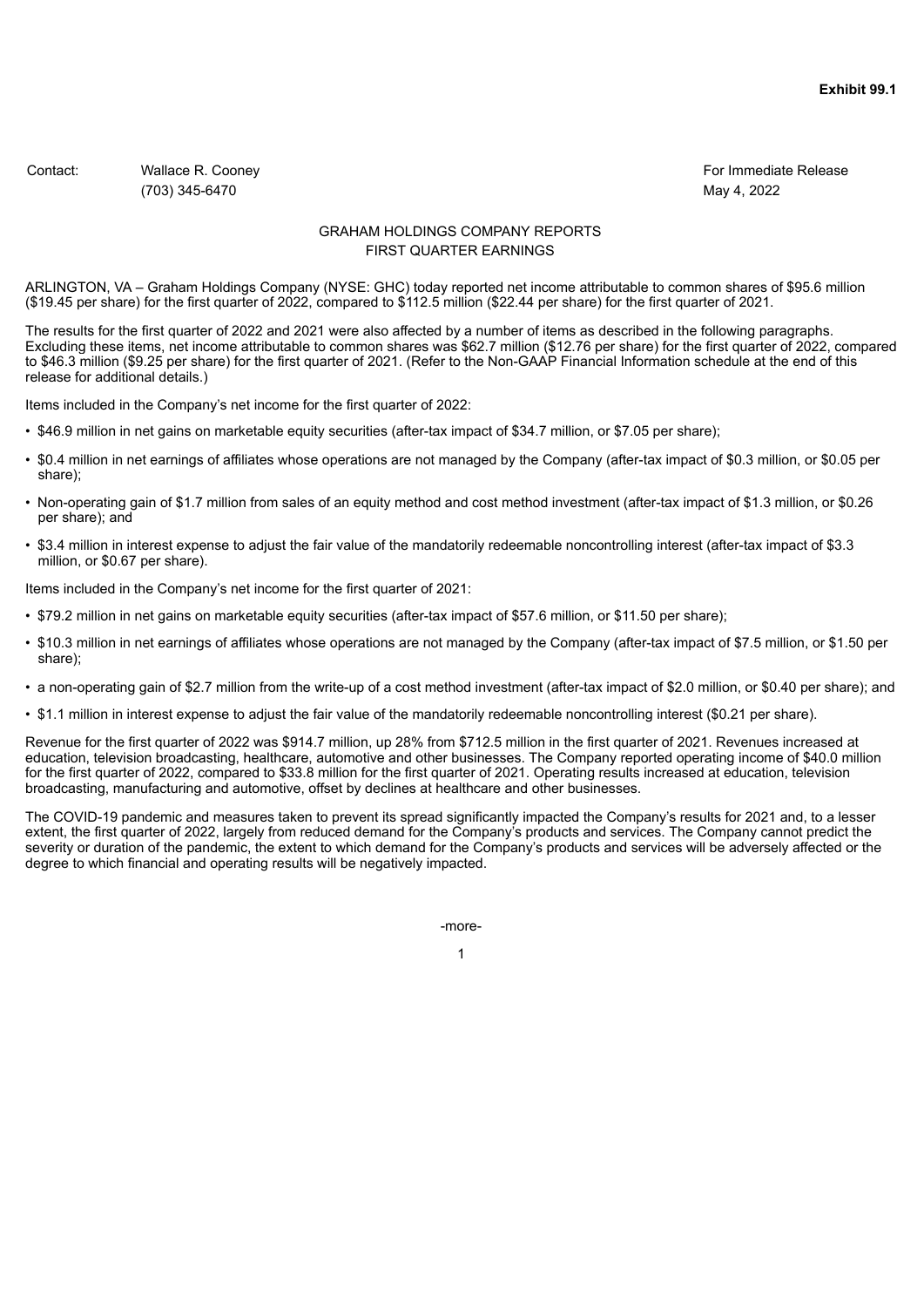#### **Division Results**

#### *Education*

Education division revenue totaled \$358.0 million for the first quarter of 2022, up 9% from \$329.3 million for the same period of 2021. Kaplan reported operating income of \$20.4 million for the first quarter of 2022, compared to \$18.9 million for the first quarter of 2021.

The COVID-19 pandemic adversely impacted Kaplan's operating results during 2021 and, to a lesser extent, the first quarter of 2022. Kaplan serves a large number of students who travel to other countries to study a second language, prepare for licensure, or pursue a higher education degree. Government-imposed travel restrictions and school closures arising from COVID-19 had a negative impact on the ability of certain international students to travel and attend Kaplan's programs, particularly at Kaplan International's Language programs (Languages) in 2021.

A summary of Kaplan's operating results is as follows:

|                                   |    | <b>Three Months Ended</b> |      |          |          |
|-----------------------------------|----|---------------------------|------|----------|----------|
|                                   |    | March 31                  |      |          |          |
| (in thousands)                    |    | 2022                      |      | 2021     | % Change |
| Revenue                           |    |                           |      |          |          |
| Kaplan international              | \$ | 204,513                   | \$   | 171,895  | 19       |
| Higher education                  |    | 75,808                    |      | 75,686   | 0        |
| Supplemental education            |    | 76,304                    |      | 79,655   | (4)      |
| Kaplan corporate and other        |    | 4,345                     |      | 3,363    | 29       |
| Intersegment elimination          |    | (2,958)                   |      | (1,282)  |          |
|                                   |    | 358,012                   | - \$ | 329,317  | 9        |
| <b>Operating Income (Loss)</b>    |    |                           |      |          |          |
| Kaplan international              | \$ | 20,564                    | - \$ | 10,207   |          |
| Higher education                  |    | 5,037                     |      | 6,253    | (19)     |
| Supplemental education            |    | 3,371                     |      | 12,497   | (73)     |
| Kaplan corporate and other        |    | (4, 433)                  |      | (4,907)  | 10       |
| Amortization of intangible assets |    | (4, 146)                  |      | (4, 165) | 0        |
| Impairment of long-lived assets   |    |                           |      | (1,047)  |          |
| Intersegment elimination          |    | 19                        |      | 98       |          |
|                                   | \$ | 20,412                    | \$   | 18,936   | 8        |

Kaplan International includes postsecondary education, professional training and language training businesses largely outside the United States. Kaplan International revenue increased 19% for the first quarter of 2022 (23% on a constant currency basis). The increase is due largely to growth at Languages, Pathways and UK Professional. Kaplan International reported operating income of \$20.6 million in the first quarter of 2022, compared to \$10.2 million in the first quarter of 2021. The increase is due largely to a reduction in losses at Languages, and improved results at Pathways. Overall, Kaplan International's operating results were negatively impacted by \$6 million and \$13 million in losses incurred at Languages from COVID-19 disruptions for the first quarter of 2022 and 2021, respectively. At the end of the first quarter of 2022, travel restrictions imposed as a result of COVID-19 have been substantially lifted, except in parts of Asia. Consequently, the Company expects significantly improved results at Languages for the remainder of 2022, assuming no new travel restrictions are imposed.

Higher Education includes the results of Kaplan as a service provider to higher education institutions. In the first quarter of 2022, Higher Education revenue was flat compared to the first quarter of 2021. For the first quarter of 2022 and 2021, Kaplan recorded a portion of the fee with Purdue Global based on an assessment of its collectability under the TOSA. Enrollments at Purdue Global for the first quarter of 2022 were approximately the same as the first quarter of 2021. The Company will continue to assess the collectability of the fee with Purdue Global on a quarterly basis to make a determination as to whether to record all or part of the fee in the future and whether to make adjustments to fee amounts recognized in earlier periods. Higher Education results declined in the first quarter of 2022 due to increased investment costs incurred related to new university agreements.

Supplemental Education includes Kaplan's standardized test preparation programs and domestic professional and other continuing education businesses. In November 2021, Supplemental Education acquired two small businesses. Supplemental Education revenue declined 4% for the first quarter of 2022, due largely to declines in retail comprehensive test preparation demand. Overall, demand for graduate and pre-college test preparation programs has declined due to the strength of US employment markets and the decline in testtakers. Operating results declined in the first quarter of 2022 due to decreased revenues and increased advertising and product development costs.

-more-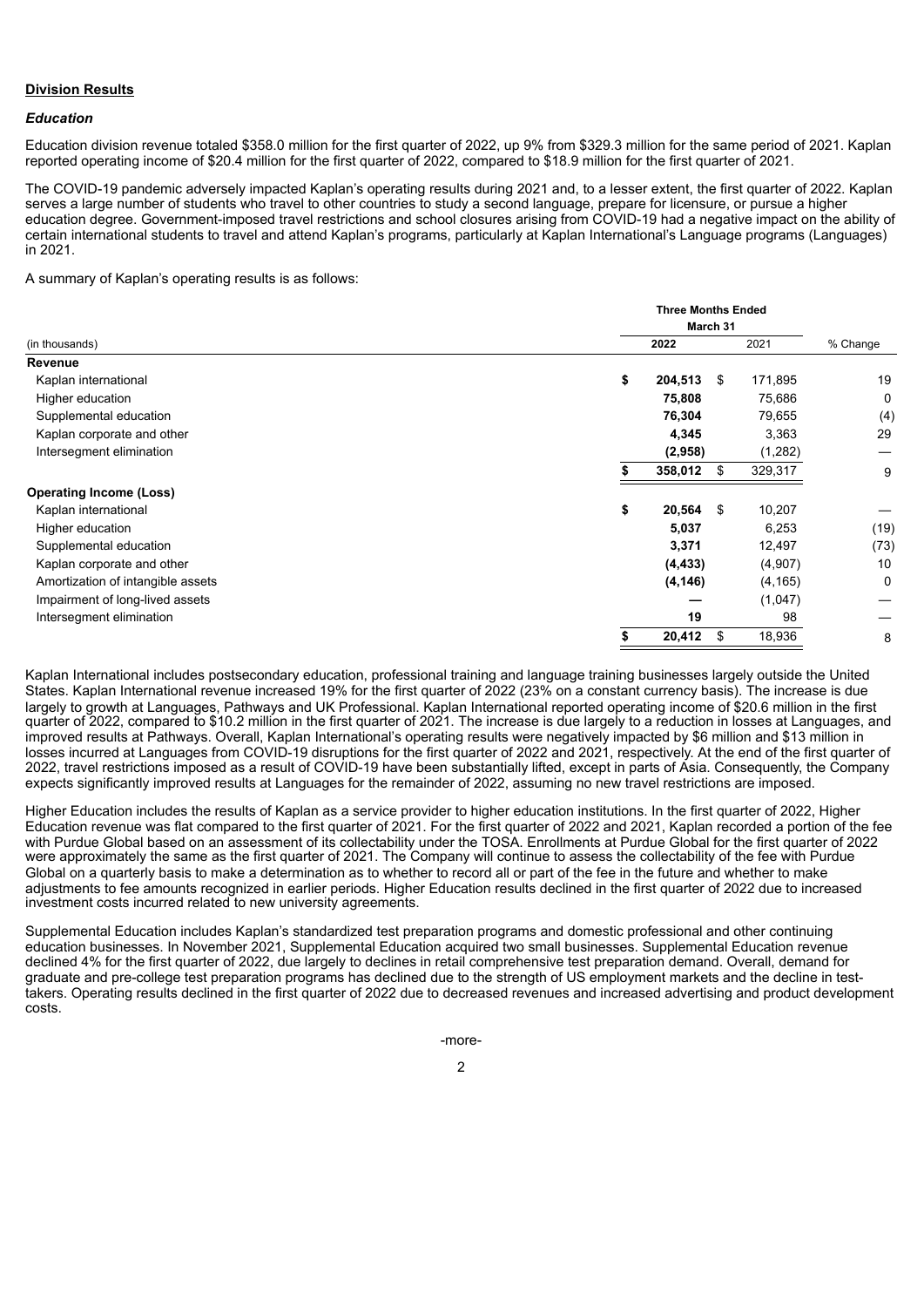Kaplan corporate and other represents unallocated expenses of Kaplan, Inc.'s corporate office, other minor businesses and certain shared activities.

#### *Television Broadcasting*

Graham Media Group, Inc. owns seven television stations located in Houston, TX; Detroit, MI; Orlando, FL; San Antonio, TX; Jacksonville, FL; and Roanoke, VA, as well as SocialNewsDesk, a provider of social media management tools designed to connect newsrooms with their users. Revenue at the television broadcasting division increased 9% to \$123.4 million in the first quarter of 2022, from \$113.6 million in the same period of 2021. The revenue increase is due to a \$2.5 million increase in retransmission revenues, a \$2.4 million increase in political advertising revenue, and increases from winter Olympics and Super Bowl advertising revenue at the Company's NBC affiliates in the first quarter of 2022. Operating income for the first quarter of 2022 increased 21% to \$39.9 million, from \$33.0 million in the same period of 2021, due to increased revenues, partially offset by higher network fees.

#### *Manufacturing*

Manufacturing includes four businesses: Hoover, a supplier of pressure impregnated kiln-dried lumber and plywood products for fire retardant and preservative applications; Dekko, a manufacturer of electrical workspace solutions, architectural lighting and electrical components and assemblies; Joyce/Dayton, a manufacturer of screw jacks and other linear motion systems; and Forney, a global supplier of products and systems that control and monitor combustion processes in electric utility and industrial applications.

Manufacturing revenues were flat in the first quarter of 2022, with a reduction in revenues at Hoover from lower wood prices and lower product demand, offset by increased revenues at Dekko, Joyce, and Forney. Wood prices have been highly volatile in 2021 and the first quarter of 2022; overall, Hoover results included significant wood gains on inventory sales in the first quarter of 2022 and 2021 from generally increasing wood prices during these periods, with gains in the first quarter of 2022 lower than the prior year. Manufacturing operating results increased 12% in the first quarter of 2022, due to improved results at Dekko and Forney and reduced amortization of intangible assets expense, partially offset by a decline at Hoover from reduced wood gains on inventory sales in the first quarter of 2022.

#### *Healthcare*

Graham Healthcare Group (GHG) provides home health and hospice services in four states. In December 2021, GHG acquired two small businesses, one of which expanded GHG's home health operations into Florida. GHG provides other healthcare services, including nursing care and prescription services for patients receiving in-home infusion treatments through its 75% interest in CSI Pharmacy Holdings Company, LLC (CSI). Healthcare revenues increased 34% for the first quarter of 2022 largely due to growth at CSI and home health services and from businesses acquired in the fourth quarter of 2021. The decline in GHG operating results in the first quarter of 2022 is due primarily to increased marketing, human resources and recruiting costs and overall increased compensation costs in nursing and clinical staffing, partially offset by improved results at CSI.

The Company also holds interests in four home health and hospice joint ventures managed by GHG, whose results are included in equity in earnings of affiliates in the Company's Consolidated Statements of Operations. The Company recorded equity in earnings of \$1.9 million and \$2.8 million for the first quarter of 2022 and 2021, respectively, from these joint ventures. During the first quarter of 2022, GHG, through its Residential Home Illinois and Residential Hospice Illinois affiliates, acquired an interest in the home health and hospice assets of NorthShore University HealthSystem, an integrated healthcare delivery system serving patients throughout the Chicago, IL area. The transaction resulted in a decrease to GHG's interest in Residential Hospice Illinois and a \$0.6 million non-operating gain related to the change in interest.

#### *Automotive*

Automotive includes four automotive dealerships in the Washington, D.C. metropolitan area: Ourisman Lexus of Rockville, Ourisman Honda of Tysons Corner, Ourisman Jeep Bethesda and Ourisman Ford of Manassas. On December 28, 2021, the Company acquired a Ford dealership located in Manassas, VA from the Battlefield Automotive Group. Christopher J. Ourisman, a member of the Ourisman Automotive Group family of dealerships, and his team of industry professionals operate and manage the dealerships; the Company holds a 90% stake.

Revenues for the first quarter of 2022 increased significantly due largely to the Ford dealership acquisition and sales growth at each of the three legacy dealerships from higher average new and used car selling prices as a result of strong customer demand and new vehicle inventory shortages related to supply chain disruptions and production delays at vehicle manufacturers. Operating results for the first quarter of 2022 improved significantly due largely to the Ford acquisition and improved results at each of the three legacy dealerships due to increased sales and margins.

> -more-3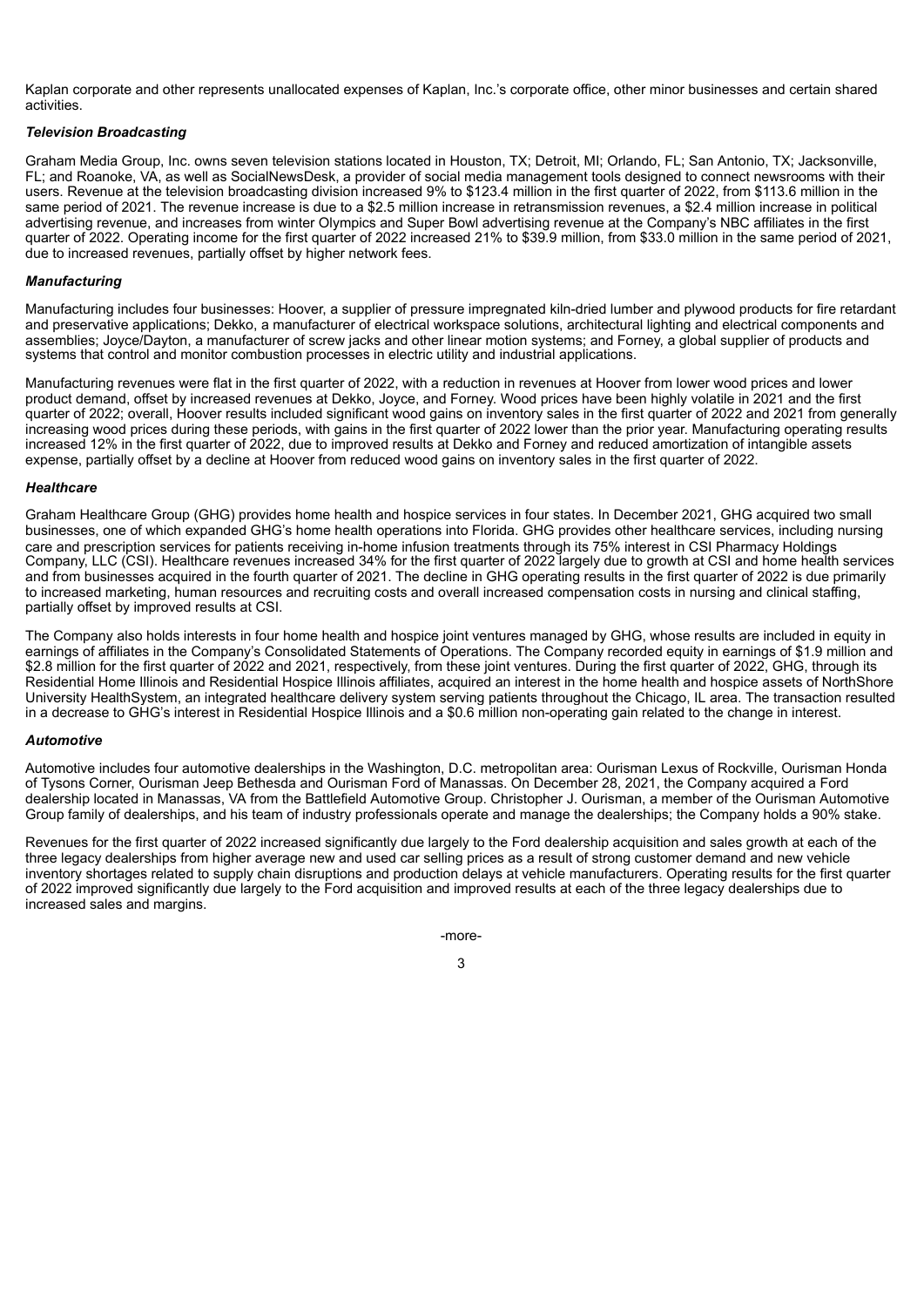#### *Other Businesses*

#### *Leaf Group*

On June 14, 2021, the Company acquired Leaf Group Ltd. (Leaf), a consumer internet company, headquartered in Santa Monica, CA, that builds enduring, creator-driven brands that reach passionate audiences in large and growing lifestyle categories, including fitness and wellness (Well+Good, Livestrong.com and MyPlate App), and home, art and design (Saatchi Art, Society6 and Hunker). Leaf has three major operating divisions: Society6 Group and Saatchi Art Group (Marketplace businesses) and the Media Group. Overall, Leaf reported a significant operating loss for the first quarter of 2022.

#### *Clyde's Restaurant Group*

Clyde's Restaurant Group (CRG) owns and operates eleven restaurants and entertainment venues in the Washington, D.C. metropolitan area, including Old Ebbitt Grill and The Hamilton. As a result of the COVID-19 pandemic, CRG temporarily closed its restaurant dining rooms in Maryland and the District of Columbia in December 2020, reopening again for limited indoor dining service in mid-February 2021. Various government-ordered dining restrictions continued until the middle of 2021. Overall, CRG incurred operating losses in each of the first quarters of 2022 and 2021. While CRG operations have been adversely impacted as a result of the pandemic, both revenues and operating results improved significantly in the first quarter of 2022 and this improvement is expected to continue for the remainder of 2022.

#### *Framebridge*

Framebridge is a custom framing service company, headquartered in Washington, D.C., with fifteen retail locations in the Washington, D.C., New York City, Atlanta, GA, Philadelphia, PA, Boston, MA and Chicago, IL areas and two manufacturing facilities in Kentucky and New Jersey. Framebridge plans to open five additional stores in 2022. Framebridge revenues increased in the first quarter of 2022 due primarily to operating additional retail stores compared to the first quarter of 2021. In the first quarter of 2022, Framebridge completed working through a significant backlog of orders that had built-up in the fourth quarter of 2021. Framebridge is an investment stage business and reported significant operating losses in the first quarters of 2022 and 2021.

#### *Code3*

Code3 is a performance marketing agency focused on driving performance for brands through three core elements of digital success: media, creative and commerce. Code3 revenues were up in the first quarter of 2022. Code3 reported operating losses in the first quarter of 2022 and 2021.

#### *Other*

Other businesses also include Slate and Foreign Policy, which publish online and print magazines and websites; and four investment stage businesses, CyberVista, Decile, Pinna and City Cast. Foreign Policy, Decile, Pinna and City Cast reported revenue increases in the first quarter of 2022. Losses from each of these six businesses in the first quarter of 2022 adversely affected operating results.

Overall, for the first quarter of 2022, operating revenues for other businesses increased due largely to the Leaf acquisition and increases at CRG and Framebridge. Operating results declined in the first quarter of 2022 due primarily to losses at Leaf and increased losses at Framebridge, partially offset by improved results at CRG.

#### *Corporate Office*

Corporate office includes the expenses of the Company's corporate office and certain continuing obligations related to prior business dispositions.

#### **Equity in Earnings of Affiliates**

At March 31, 2022, the Company held an approximate 12% interest in Intersection Holdings, LLC (Intersection), a company that provides digital marketing and advertising services and products for cities, transit systems, airports, and other public and private spaces. The Company also holds interests in several other affiliates, including a number of home health and hospice joint ventures managed by GHG and two joint ventures managed by Kaplan. Overall, the Company recorded equity in earnings of affiliates of \$2.6 million for the first quarter of 2022, compared to \$13.4 million for the first quarter of 2021. These amounts include \$0.4 million and \$10.3 million in net earnings for the first quarter of 2022 and 2021, respectively, from affiliates whose operations are not managed by the Company.

> -more-4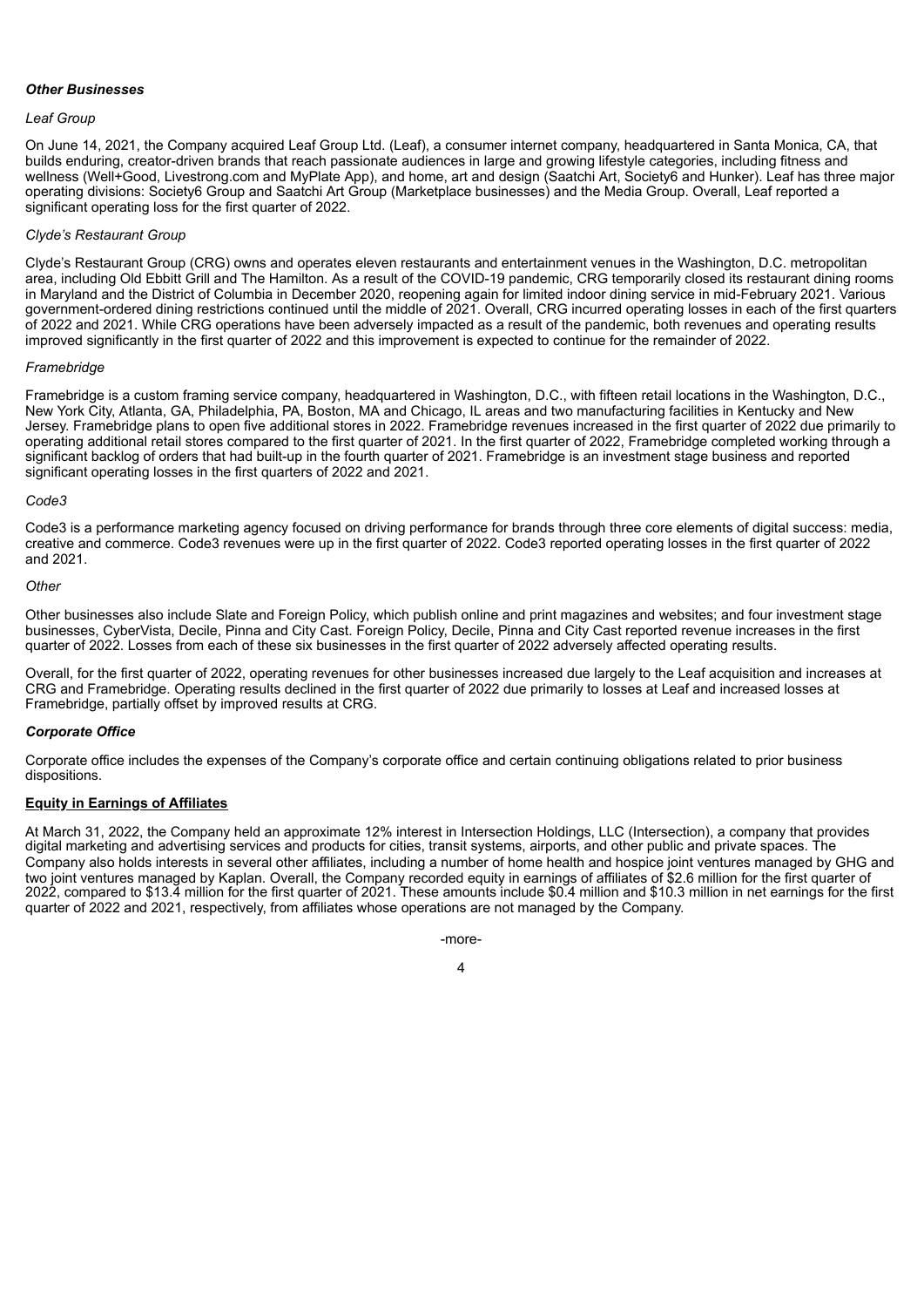#### **Net Interest Expense and Related Balances**

The Company incurred net interest expense of \$10.7 million for the first quarter of 2022, compared to \$7.6 million for the first quarter of 2021. The Company recorded interest expense of \$3.4 million in the first quarter of 2022 and \$1.1 million in the first quarter of 2021 to adjust the fair value of the mandatorily redeemable noncontrolling interest at GHG.

At March 31, 2022, the Company had \$627.9 million in borrowings outstanding at an average interest rate of 4.6%, and cash, marketable equity securities and other investments of \$975.7 million. At March 31, 2022, the Company had \$170.9 million outstanding on its \$300 million revolving credit facility. On May 3, 2022, the Company entered into an amended and restated revolving credit facility agreement, which among other things, extends the maturity date to May 30, 2027, and removes USD LIBOR as a benchmark interest rate for borrowings denominated in U.S. dollars.

#### **Non-operating Pension and Postretirement Benefit Income, net**

The Company recorded net non-operating pension and postretirement benefit income of \$50.5 million for the first quarter of 2022, compared to \$28.8 million for the first quarter of 2021.

#### **Gain on Marketable Equity Securities, net**

Overall, the Company recognized \$46.9 million and \$79.2 million in net gains on marketable equity securities in the first quarter of 2022 and 2021, respectively.

#### **Other Non-Operating Income**

The Company recorded total other non-operating income, net, of \$2.9 million for the first quarter of 2022, compared to \$6.3 million for the first quarter of 2021. The 2022 amounts included a \$1.1 million gain on sale of a cost method investment; \$0.9 million in gains related to the sale of businesses and contingent consideration; a \$0.6 million gain on sale of an equity affiliate and other items; partially offset by \$1.0 million in foreign currency losses. The 2021 amounts included a \$2.7 million fair value increase on a cost method investment and other items.

#### **Provision for Income Taxes**

The Company's effective tax rate for each of the first quarters of 2022 and 2021 was 26.9%.

#### **Earnings Per Share**

The calculation of diluted earnings per share for the first quarter of 2022 was based on 4,885,212 weighted average shares outstanding, compared to 4,977,340 for the first quarter of 2021. At March 31, 2022, there were 4,893,631 shares outstanding. On September 10, 2020, the Board of Directors authorized the Company to acquire up to 500,000 shares of its Class B common stock; the Company has remaining authorization for 254,219 shares as of March 31, 2022.

#### **Forward-Looking Statements**

All public statements made by the Company and its representatives that are not statements of historical fact, including certain statements in this press release, in the Company's Annual Report on Form 10-K and in the Company's 2021 Annual Report to Stockholders, are "forwardlooking statements" within the meaning of the Private Securities Litigation Reform Act of 1995. Actual results may differ materially from those projected as a result of certain risks and uncertainties, including but not limited to the duration and severity of the COVID-19 pandemic and its effects on the Company's operations, financial results, liquidity and cash flows. Other forward-looking statements include comments about expectations related to acquisitions or dispositions or related business activities, including the TOSA, the Company's business strategies and objectives, anticipated results of license renewal applications, the prospects for growth in the Company's various business operations and the Company's future financial performance. As with any projection or forecast, forward-looking statements are subject to various risks and uncertainties, including the risks and uncertainties described in Item 1A of the Company's Annual Report on Form 10-K, that could cause actual results or events to differ materially from those anticipated in such statements. Accordingly, undue reliance should not be placed on any forward-looking statement made by or on behalf of the Company. The Company assumes no obligation to update any forward-looking statement after the date on which such statement is made, even if new information subsequently becomes available.

-more-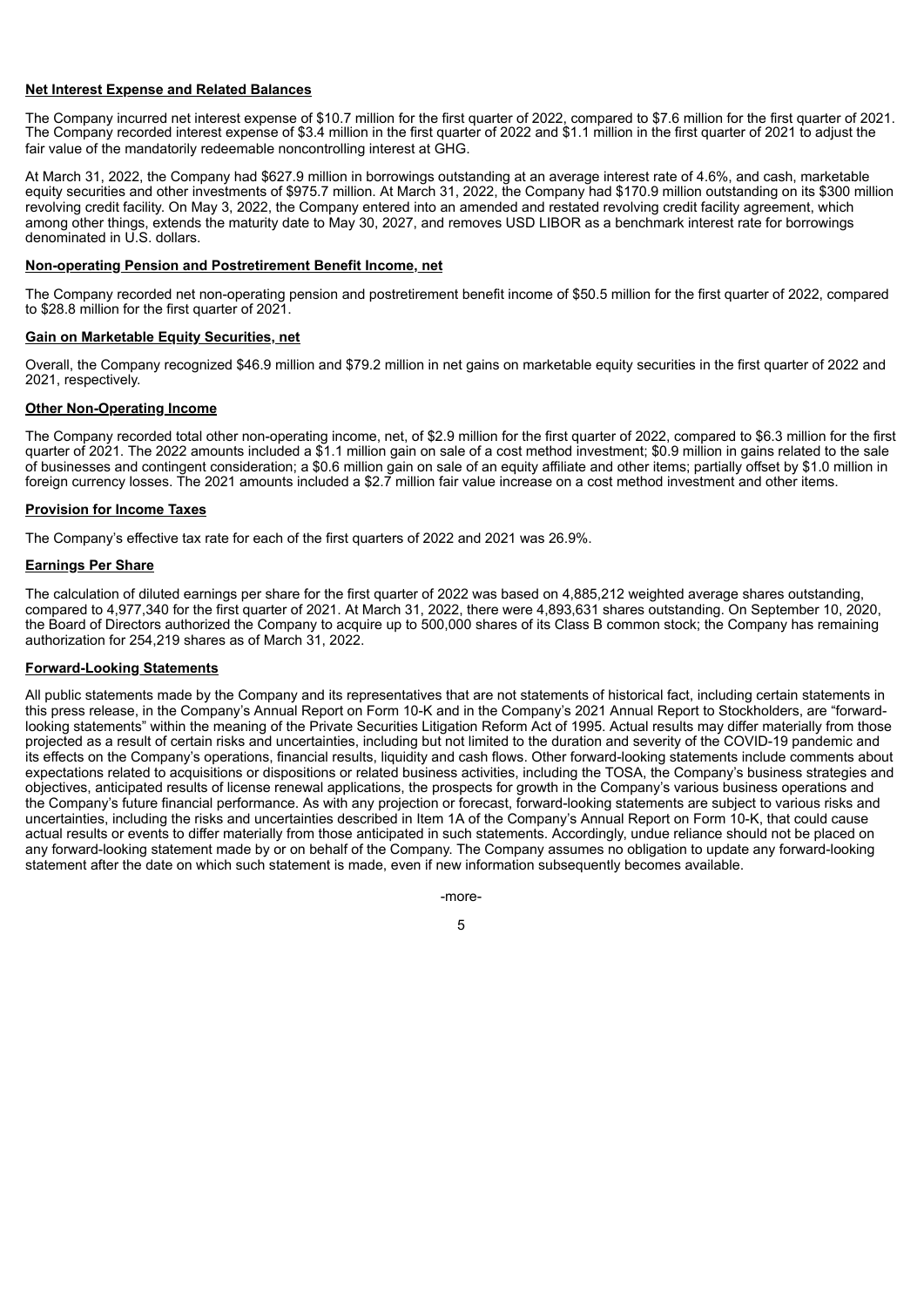## GRAHAM HOLDINGS COMPANY CONSOLIDATED STATEMENTS OF OPERATIONS

(Unaudited)

|                                                                                   |    | <b>Three Months Ended</b><br>March 31 | %   |          |        |
|-----------------------------------------------------------------------------------|----|---------------------------------------|-----|----------|--------|
| (in thousands, except per share amounts)                                          |    | 2022                                  |     | 2021     | Change |
| Operating revenues                                                                | \$ | 914,721                               | \$  | 712,455  | 28     |
| Operating expenses                                                                |    | 840,363                               |     | 647,082  | 30     |
| Depreciation of property, plant and equipment                                     |    | 19,475                                |     | 16.545   | 18     |
| Amortization of intangible assets                                                 |    | 14,912                                |     | 13,937   | 7      |
| Impairment of long-lived assets                                                   |    |                                       |     | 1,047    |        |
| <b>Operating income</b>                                                           |    | 39,971                                |     | 33,844   | 18     |
| Equity in earnings of affiliates, net                                             |    | 2,604                                 |     | 13,428   | (81)   |
| Interest income                                                                   |    | 715                                   |     | 890      | (20)   |
| Interest expense                                                                  |    | (11, 417)                             |     | (8, 448) | 35     |
| Non-operating pension and postretirement benefit income, net                      |    | 50,505                                |     | 28,787   | 75     |
| Gain on marketable equity securities, net                                         |    | 46,912                                |     | 79,214   | (41)   |
| Other income, net                                                                 |    | 2,876                                 |     | 6,320    | (54)   |
| Income before income taxes                                                        |    | 132,166                               |     | 154,035  | (14)   |
| <b>Provision for income taxes</b>                                                 |    | 35,600                                |     | 41,400   | (14)   |
| Net income                                                                        |    | 96,566                                |     | 112,635  | (14)   |
| Net income attributable to noncontrolling interests                               |    | (942)                                 |     | (185)    |        |
| Net Income Attributable to Graham Holdings Company Common Stockholders            | S  | 95,624                                | \$  | 112,450  | (15)   |
| Per Share Information Attributable to Graham Holdings Company Common Stockholders |    |                                       |     |          |        |
| Basic net income per common share                                                 | \$ | 19.50                                 | \$  | 22.49    | (13)   |
| Basic average number of common shares outstanding                                 |    | 4,871                                 |     | 4,967    |        |
| Diluted net income per common share                                               | \$ | 19.45                                 | \$. | 22.44    | (13)   |
| Diluted average number of common shares outstanding                               |    | 4,885                                 |     | 4,977    |        |

-more-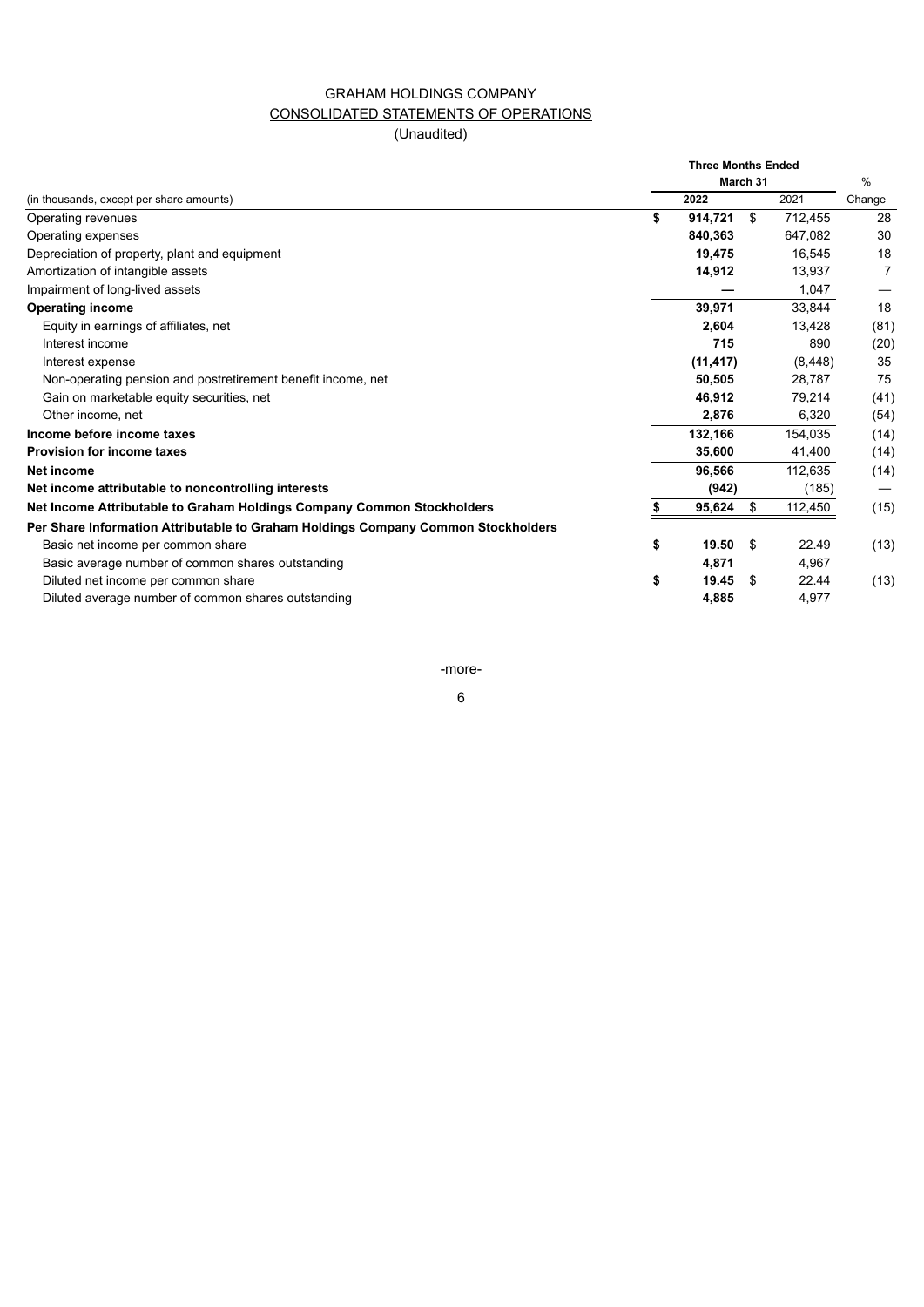## GRAHAM HOLDINGS COMPANY BUSINESS DIVISION INFORMATION

(Unaudited)

**Three Months Ended**

|                                                                                    | March 31          |               |           |        |  |  |
|------------------------------------------------------------------------------------|-------------------|---------------|-----------|--------|--|--|
| (in thousands)                                                                     | 2022              |               | 2021      | Change |  |  |
| <b>Operating Revenues</b>                                                          |                   |               |           |        |  |  |
| Education                                                                          | \$<br>358,012     | $\sqrt{3}$    | 329,317   | 9      |  |  |
| Television broadcasting                                                            | 123,419           |               | 113,625   | 9      |  |  |
| Manufacturing                                                                      | 115,940           |               | 115,960   | 0      |  |  |
| Healthcare                                                                         | 67,255            |               | 50,043    | 34     |  |  |
| Automotive                                                                         | 150,967           |               | 67,727    |        |  |  |
| Other businesses                                                                   | 99,617            |               | 36,312    |        |  |  |
| Corporate office                                                                   |                   |               |           |        |  |  |
| Intersegment elimination                                                           | (489)             |               | (529)     |        |  |  |
|                                                                                    | \$<br>914,721     | \$            | 712,455   | 28     |  |  |
| <b>Operating Expenses</b>                                                          |                   |               |           |        |  |  |
| Education                                                                          | \$<br>337,600     | \$            | 310,381   | 9      |  |  |
| Television broadcasting                                                            | 83,521            |               | 80,647    | 4      |  |  |
| Manufacturing                                                                      | 105,965           |               | 107,053   | (1)    |  |  |
| Healthcare                                                                         | 60,896            |               | 42,903    |        |  |  |
|                                                                                    |                   |               |           | 42     |  |  |
| Automotive                                                                         | 143,889           |               | 67,203    |        |  |  |
| Other businesses                                                                   | 130,361           |               | 56,173    |        |  |  |
| Corporate office                                                                   | 13,007            |               | 14,780    | (12)   |  |  |
| Intersegment elimination                                                           | (489)             |               | (529)     |        |  |  |
|                                                                                    | \$<br>874,750     | \$            | 678,611   | 29     |  |  |
| <b>Operating Income (Loss)</b>                                                     |                   |               |           |        |  |  |
| Education                                                                          | \$<br>$20,412$ \$ |               | 18,936    | 8      |  |  |
| Television broadcasting                                                            | 39,898            |               | 32,978    | 21     |  |  |
| Manufacturing                                                                      | 9,975             |               | 8,907     | 12     |  |  |
| Healthcare                                                                         | 6,359             |               | 7,140     | (11)   |  |  |
| Automotive                                                                         | 7,078             |               | 524       |        |  |  |
| Other businesses                                                                   | (30, 744)         |               | (19, 861) | (55)   |  |  |
| Corporate office                                                                   | (13,007)          |               | (14, 780) | 12     |  |  |
|                                                                                    | \$<br>39,971      | \$            | 33,844    | 18     |  |  |
| Depreciation                                                                       |                   |               |           |        |  |  |
| Education                                                                          | \$<br>8,505       | $\sqrt{3}$    | 7,780     | 9      |  |  |
| Television broadcasting                                                            | 3,289             |               | 3,473     | (5)    |  |  |
| Manufacturing                                                                      | 2,428             |               | 2,517     | (4)    |  |  |
| Healthcare                                                                         | 410               |               | 317       | 29     |  |  |
| Automotive                                                                         | 777               |               | 530       | 47     |  |  |
| Other businesses                                                                   | 3,915             |               | 1,760     |        |  |  |
| Corporate office                                                                   | 151               |               | 168       | (10)   |  |  |
|                                                                                    | \$<br>19,475      | \$            | 16,545    | 18     |  |  |
|                                                                                    |                   |               |           |        |  |  |
| Amortization of Intangible Assets and Impairment of Long-Lived Assets<br>Education |                   |               |           |        |  |  |
|                                                                                    | \$<br>4,146       | $\mathfrak s$ | 5,212     | (20)   |  |  |
| Television broadcasting                                                            | 1,360             |               | 1,359     | 0      |  |  |
| Manufacturing                                                                      | 5,163             |               | 6,987     | (26)   |  |  |
| Healthcare                                                                         | 929               |               | 781       | 19     |  |  |
| Automotive                                                                         |                   |               |           |        |  |  |
| Other businesses                                                                   | 3,314             |               | 645       |        |  |  |
| Corporate office                                                                   |                   |               |           |        |  |  |
|                                                                                    | \$<br>14,912      | \$            | 14,984    | 0      |  |  |
| <b>Pension Expense</b>                                                             |                   |               |           |        |  |  |
| Education                                                                          | \$<br>2,536       | \$            | 2,283     | 11     |  |  |
| Television broadcasting                                                            | 926               |               | 835       | 11     |  |  |
| Manufacturing                                                                      | 328               |               | 395       | (17)   |  |  |
| Healthcare                                                                         | 186               |               | 172       | 8      |  |  |
| Automotive                                                                         | 6                 |               |           |        |  |  |
| Other businesses                                                                   | 520               |               | 369       | 41     |  |  |
| Corporate office                                                                   | 1,529             |               | 1,548     | (1)    |  |  |
|                                                                                    | \$<br>$6,031$ \$  |               | 5,602     | 8      |  |  |
|                                                                                    |                   |               |           |        |  |  |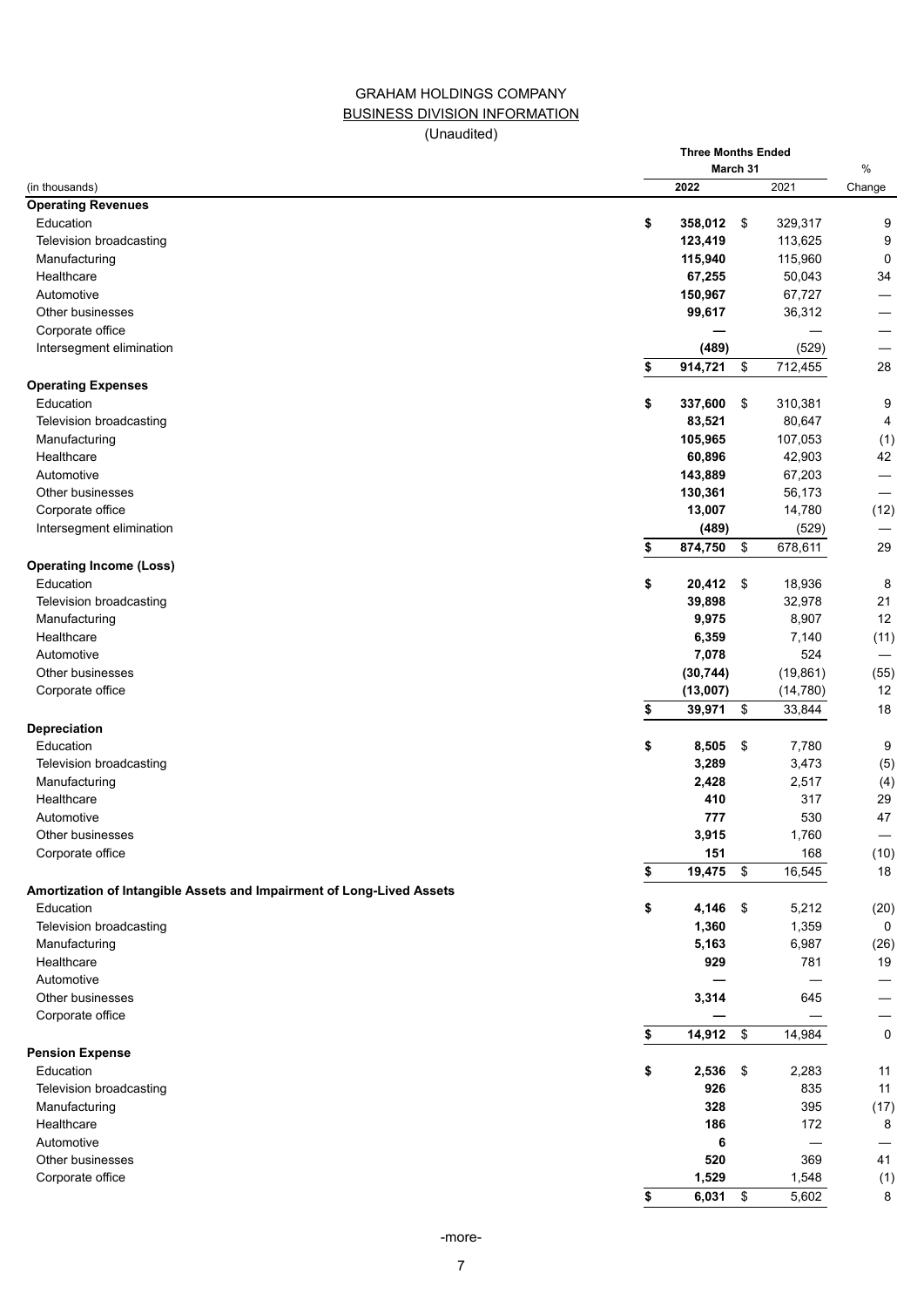## GRAHAM HOLDINGS COMPANY EDUCATION DIVISION INFORMATION (Unaudited)

|                                   |      | <b>Three Months Ended</b><br>March 31 |          |                  |  |  |  |  |
|-----------------------------------|------|---------------------------------------|----------|------------------|--|--|--|--|
| (in thousands)                    | 2022 |                                       | 2021     | $\%$<br>Change   |  |  |  |  |
| <b>Operating Revenues</b>         |      |                                       |          |                  |  |  |  |  |
| Kaplan international              | \$   | 204,513<br>\$                         | 171,895  | 19               |  |  |  |  |
| Higher education                  |      | 75,808                                | 75,686   | 0                |  |  |  |  |
| Supplemental education            |      | 76,304                                | 79,655   | (4)              |  |  |  |  |
| Kaplan corporate and other        |      | 4,345                                 | 3,363    | 29               |  |  |  |  |
| Intersegment elimination          |      | (2,958)                               |          |                  |  |  |  |  |
|                                   |      |                                       | (1,282)  | 9                |  |  |  |  |
|                                   | \$   | 358,012<br>\$                         | 329,317  |                  |  |  |  |  |
| <b>Operating Expenses</b>         |      |                                       |          |                  |  |  |  |  |
| Kaplan international              | \$   | 183,949<br>\$                         | 161,688  | 14               |  |  |  |  |
| Higher education                  |      | 70,771                                | 69,433   | $\overline{c}$   |  |  |  |  |
| Supplemental education            |      | 72,933                                | 67,158   | $\boldsymbol{9}$ |  |  |  |  |
| Kaplan corporate and other        |      | 8,778                                 | 8,270    | 6                |  |  |  |  |
| Amortization of intangible assets |      | 4,146                                 | 4,165    | $\mathbf 0$      |  |  |  |  |
| Impairment of long-lived assets   |      |                                       | 1,047    |                  |  |  |  |  |
| Intersegment elimination          |      | (2, 977)                              | (1, 380) |                  |  |  |  |  |
|                                   | \$   | 337,600<br>\$                         | 310,381  | 9                |  |  |  |  |
| <b>Operating Income (Loss)</b>    |      |                                       |          |                  |  |  |  |  |
| Kaplan international              | \$   | 20,564<br>\$                          | 10,207   |                  |  |  |  |  |
| Higher education                  |      | 5,037                                 | 6,253    | (19)             |  |  |  |  |
| Supplemental education            |      | 3,371                                 | 12,497   | (73)             |  |  |  |  |
| Kaplan corporate and other        |      | (4, 433)                              | (4,907)  | 10               |  |  |  |  |
| Amortization of intangible assets |      | (4, 146)                              | (4, 165) | 0                |  |  |  |  |
| Impairment of long-lived assets   |      |                                       | (1,047)  |                  |  |  |  |  |
| Intersegment elimination          |      | 19                                    | 98       |                  |  |  |  |  |
|                                   | \$   | 20,412<br>\$                          | 18,936   | 8                |  |  |  |  |
| Depreciation                      |      |                                       |          |                  |  |  |  |  |
| Kaplan international              | \$   | 5,755<br>\$                           | 5,252    | 10               |  |  |  |  |
| Higher education                  |      | 1,020                                 | 852      | 20               |  |  |  |  |
| Supplemental education            |      | 1,639                                 | 1,576    | $\overline{4}$   |  |  |  |  |
| Kaplan corporate and other        |      | 91                                    | 100      | (9)              |  |  |  |  |
|                                   | \$   | 8,505<br>\$                           | 7,780    | 9                |  |  |  |  |
| <b>Pension Expense</b>            |      |                                       |          |                  |  |  |  |  |
| Kaplan international              | \$   | 72<br>\$                              | 71       | $\mathbf{1}$     |  |  |  |  |
| Higher education                  |      | 1,081                                 | 1,083    | $\mathbf 0$      |  |  |  |  |
| Supplemental education            |      | 1,182                                 | 931      | 27               |  |  |  |  |
| Kaplan corporate and other        |      | 201                                   | 198      | $\boldsymbol{2}$ |  |  |  |  |
|                                   | \$   | 2,536<br>\$                           | 2.283    | 11               |  |  |  |  |

-more-